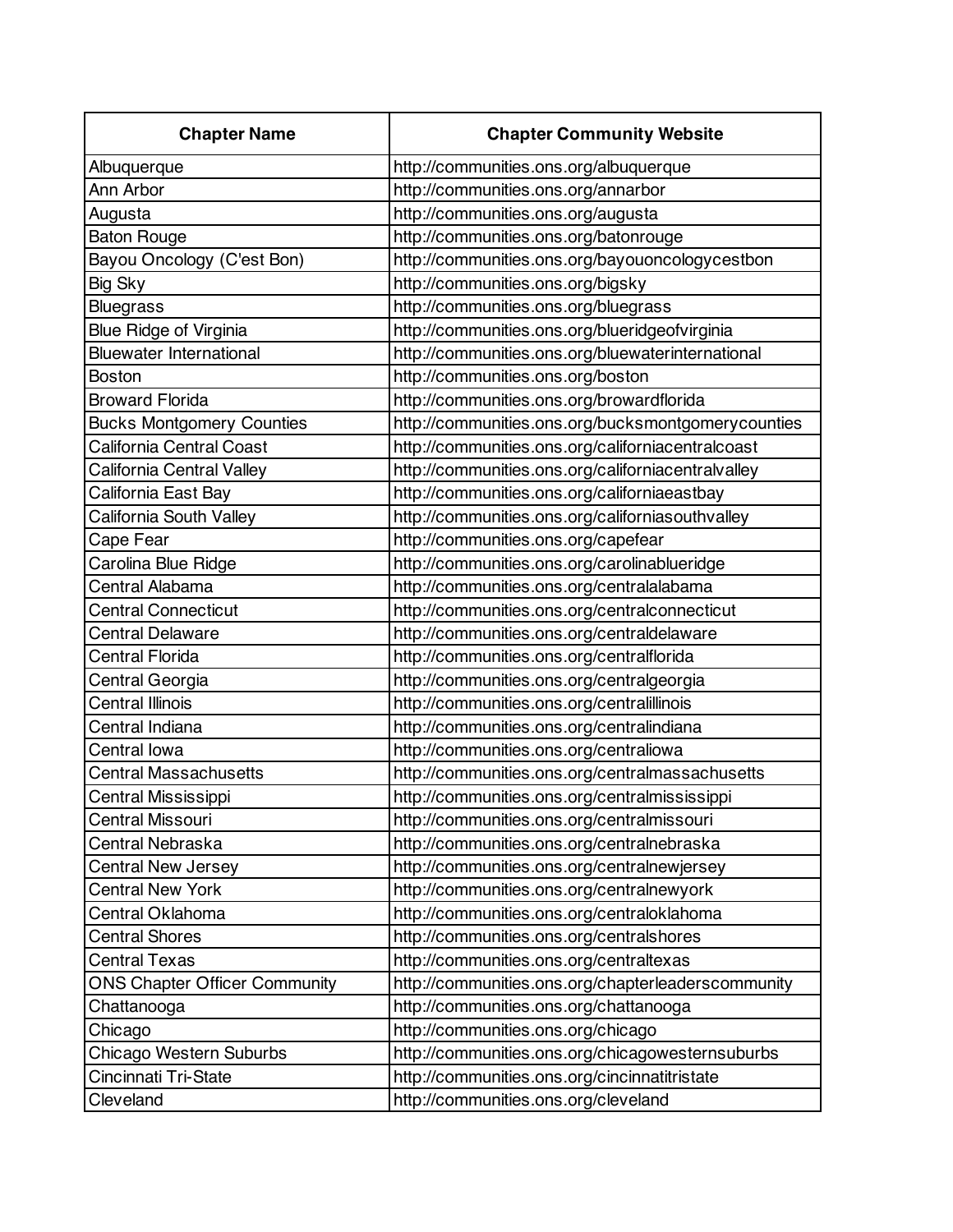| <b>Coastal North Carolina</b>      | http://communities.ons.org/coastalnorthcarolina      |
|------------------------------------|------------------------------------------------------|
| <b>Coastal South Carolina</b>      | http://communities.ons.org/coastalsouthcarolina      |
| Columbus                           | http://communities.ons.org/columbus                  |
| <b>Dallas</b>                      | http://communities.ons.org/dallas                    |
| Delaware Diamond                   | http://communities.ons.org/delawarediamond           |
| Denali Alaska                      | http://communities.ons.org/denalialaska              |
| Desert Area                        | http://communities.ons.org/desertarea                |
| <b>East Central Florida</b>        | http://communities.ons.org/eastcentralflorida        |
| <b>East Central Illinois</b>       | http://communities.ons.org/eastcentralillinois       |
| Eastern Iowa                       | http://communities.ons.org/easterniowa               |
| East Valley                        | http://communities.ons.org/eastvalley                |
| Florida Space Coast                | http://communities.ons.org/floridaspacecoast         |
| Fort Worth Regional                | http://communities.ons.org/fortworthregional         |
| Galveston Bay Area                 | http://communities.ons.org/galvestonbayarea          |
| Genesee Valley                     | http://communities.ons.org/geneseevalley             |
| Genesse Lapeer Oakland             | http://communities.ons.org/genesseelapeeroakland     |
| Georgia Northwest Crescent         | http://communities.ons.org/georgianorthwestcrescent  |
| Golden Empire                      | http://communities.ons.org/goldenempire              |
| Greater Baltimore                  | http://communities.ons.org/greaterbaltimore          |
| <b>Greater Charlotte Area</b>      | http://communities.ons.org/greatercharlottearea      |
| <b>Greater East Texas Chapter</b>  | http://communities.ons.org/greatereasttexaschapter   |
| <b>Greater Grand Rapids</b>        | http://communities.ons.org/greatergrandrapids        |
| Greater Kansas City                | http://communities.ons.org/greaterkansascity         |
| <b>Greater Lansing</b>             | http://communities.ons.org/greaterlansing            |
| Greater Las Vegas                  | http://communities.ons.org/greaterlasvegas           |
| <b>Greater Lehigh Valley</b>       | http://communities.ons.org/greaterlehighvalley       |
| <b>Greater Los Angeles</b>         | http://communities.ons.org/greaterlosangeles         |
| <b>Greater Louisville</b>          | http://communities.ons.org/greaterlouisville         |
| <b>Greater Northern California</b> | http://communities.ons.org/greaternortherncalifornia |
| <b>Greater Pittsburgh</b>          | http://communities.ons.org/greaterpittsburgh         |
| <b>Greater Sacramento</b>          | http://communities.ons.org/greatersacramento         |
| Greater Tampa                      | http://communities.ons.org/greatertampa              |
| <b>Gwinnett County</b>             | http://communities.ons.org/gwinnettcounty            |
| Hawaii (Oahu)                      | http://communities.ons.org/hawaii                    |
| <b>Heart of Maine</b>              | http://communities.ons.org/heartofmaine              |
| <b>Heart of Texas</b>              | http://communities.ons.org/heartoftexas              |
| <b>Heart of the Ozarks</b>         | http://communities.ons.org/heartoftheozarks          |
| Hell's Canyon                      | http://communities.ons.org/hellscanyon               |
| <b>High Plains</b>                 | http://communities.ons.org/highplains                |
| Hill City of Virginia              | http://communities.ons.org/hillcityofvirginia        |
| Houston                            | http://communities.ons.org/houston                   |
| <b>Hudson Valley</b>               | http://communities.ons.org/hudsonvalley              |
| Illiana                            | http://communities.ons.org/illiana                   |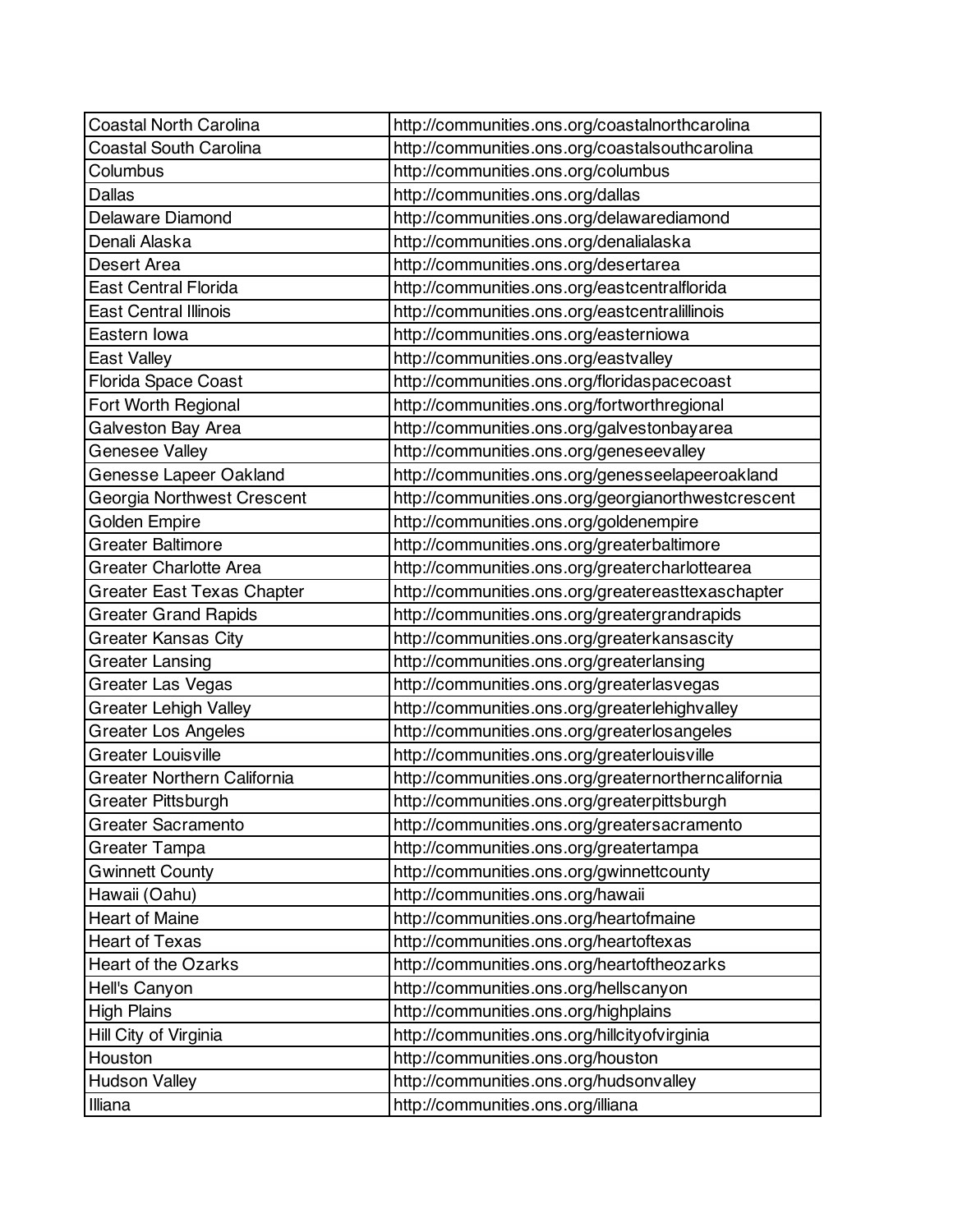| <b>Illowa Riverbend</b>          | http://communities.ons.org/illowariverbend           |
|----------------------------------|------------------------------------------------------|
| <b>Imperial Polk</b>             | http://communities.ons.org/imperialpolk              |
| <b>Inland Empire</b>             | http://communities.ons.org/inlandempire              |
| <b>Inland Northwest</b>          | http://communities.ons.org/inlandnorthwest           |
| Intermountain                    | http://communities.ons.org/intermountain             |
| Kansas Capitol Area              | http://communities.ons.org/kansascapitolarea         |
| Lake Area                        | http://communities.ons.org/lakearea                  |
| Lake County Chapter              | http://communities.ons.org/lakecountychapter         |
| Lakes Region of Maine            | http://communities.ons.org/lakesregionofmaine        |
| <b>Lake Superior</b>             | http://communities.ons.org/lakesuperior              |
| <b>Lancaster Red Rose</b>        | http://communities.ons.org/lancasterredrose          |
| Lanier                           | http://communities.ons.org/lanier                    |
| Lawrence KS Sunflower            | http://communities.ons.org/lawrencekssunflower       |
| <b>Little Rock</b>               | http://communities.ons.org/littlerock                |
| Long Island/Queens               | http://communities.ons.org/longislandqueens          |
| Mansfield Area                   | http://communities.ons.org/mansfieldarea             |
| Martin County FL                 | http://communities.ons.org/martincountyfl            |
| Memphis Area                     | http://communities.ons.org/memphisarea               |
| Mercer Couny                     | http://communities.ons.org/mercercounty              |
| Metro Atlanta                    | http://communities.ons.org/metroatlanta              |
| Metro Denver                     | http://communities.ons.org/metrodenver               |
| <b>Metro Detroit</b>             | http://communities.ons.org/metrodetroit              |
| Metro Minnesota                  | http://communities.ons.org/metrominnesota            |
| Metro Omaha                      | http://communities.ons.org/metroomaha                |
| Miami-Dade                       | http://communities.ons.org/miamidade                 |
| Michigan Traverse Bay Region     | http://communities.ons.org/michigantraversebayregion |
| Mid-Central Florida              | http://communities.ons.org/midcentralflorida         |
| Mid-Chesapeake Bay               | http://communities.ons.org/midchesapeakebay          |
| <b>Middle Tennessee</b>          | http://communities.ons.org/middletennessee           |
| Mid-Hudson Valley                | http://communities.ons.org/midhudsonvalley           |
| Mississippi Gulf Coast           | http://communities.ons.org/mississippigulfcoast      |
| Missouri Valley                  | http://communities.ons.org/missourivalley            |
| Mobile Bay                       | http://communities.ons.org/mobilebay                 |
| Mt. Hood                         | http://communities.ons.org/mthood                    |
| Napa Valley                      | http://communities.ons.org/napavalley                |
| <b>National Capital</b>          | http://communities.ons.org/nationalcapital           |
| <b>Nature Coast Nurses</b>       | http://communities.ons.org/naturecoastnurses         |
| New Hampshire Seacoast           | http://communities.ons.org/newhampshireseacoast      |
| New Hampshire/Vermont            | http://communities.ons.org/newhampshirevermont       |
| <b>New York Capital District</b> | http://communities.ons.org/newyorkcapitaldistrict    |
| New York City                    | http://communities.ons.org/newyorkcity               |
| <b>New Orleans</b>               | http://communities.ons.org/noon                      |
| North Alabama                    | http://communities.ons.org/northalabama              |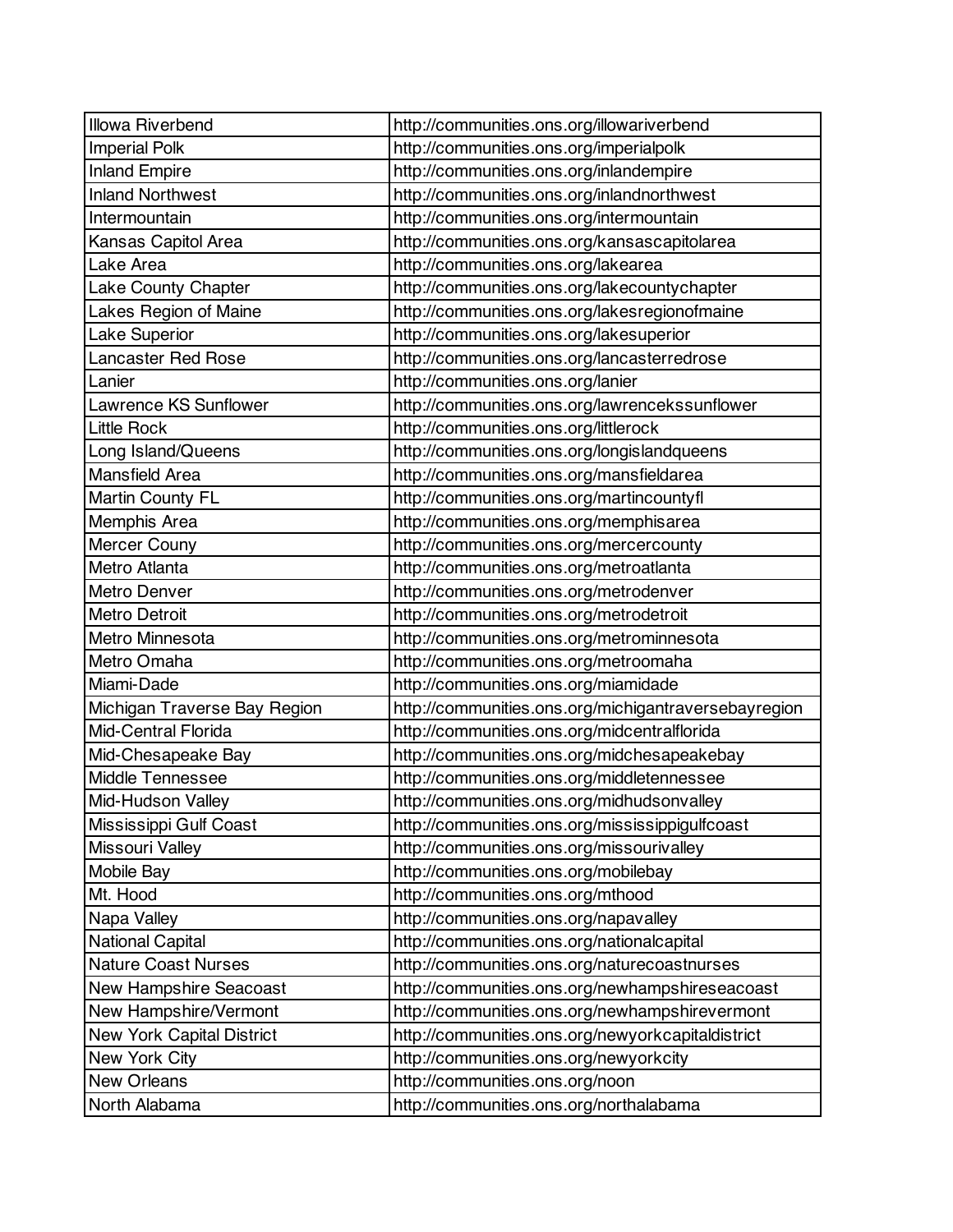| North Carolina Triangle        | http://communities.ons.org/northcarolinatriangle      |
|--------------------------------|-------------------------------------------------------|
| North Central Florida          | http://communities.ons.org/northcentralflorida        |
| North Central New Jersey       | http://communities.ons.org/northcentralnewjersey      |
| North Central West Virginia    | http://communities.ons.org/northcentralwestvirginia   |
| <b>North Central Wisconsin</b> | http://communities.ons.org/northcentralwisconsin      |
| Northeast Florida              | http://communities.ons.org/northeastflorida           |
| Northeast Illinois             | http://communities.ons.org/northeastillinois          |
| Northeast Ohio                 | http://communities.ons.org/northeastohio              |
| Northeast Oklahoma             | http://communities.ons.org/northeastoklahoma          |
| Northeast Pennsylvania         | http://communities.ons.org/northeastpennsylvania      |
| Northeast Tennessee            | http://communities.ons.org/northeasttennessee         |
| Northeast Wisconsin            | http://communities.ons.org/northeastwisconsin         |
| Northern Fox Valley            | http://communities.ons.org/northernfoxvalley          |
| Northern Maine                 | http://communities.ons.org/northernmaine              |
| Northern Valley Lode           | http://communities.ons.org/northernvalleylode         |
| Northern Vermont               | http://communities.ons.org/northernvermont            |
| Northern Virginia              | http://communities.ons.org/northernvirginia           |
| North Mississippi              | http://communities.ons.org/northmississippi           |
| Northshore LA Chapter          | http://communities.ons.org/northshorela               |
| North Valley                   | http://communities.ons.org/northvalley                |
| Northwest Alabama              | http://communities.ons.org/northwestalabama           |
| Northwest Arkansas             | http://communities.ons.org/northwestarkansas          |
| Northwestern Pennsylvania      | http://communities.ons.org/northwesternpennsylvania   |
| <b>Northwest Florida</b>       | http://communities.ons.org/northwestflorida           |
| Northwest Indiana              | http://communities.ons.org/northwestindiana           |
| Northwest Louisiana            | http://communities.ons.org/northwestlouisiana         |
| North West New Jersey          | http://communities.ons.org/northwestnewjersey         |
| Northwest Ohio                 | http://communities.ons.org/northwestohio              |
| <b>NYPENN</b>                  | http://communities.ons.org/nypenn                     |
| NY State Southern Tier         | http://communities.ons.org/nystatesoutherntier        |
| Orange and Sullivan Counties   | http://communities.ons.org/orangeandsullivancounties  |
| <b>Orange County</b>           | http://communities.ons.org/orangecounty               |
| Palm Beach Area                | http://communities.ons.org/palmbeacharea              |
| Penns Wood                     | http://communities.ons.org/pennswood                  |
| Pennsylvania Capital Region    | http://communities.ons.org/pennsylvaniacapitalregion  |
| Philadelphia                   | http://communities.ons.org/philadelphia               |
| Phoenix                        | http://communities.ons.org/phoenix                    |
| <b>Piedmont Triad</b>          | http://communities.ons.org/piedmonttriad              |
| Pikes Peak/Southeast Colorado  | http://communities.ons.org/pikespeaksoutheastcolorado |
| <b>Pinellas County</b>         | http://communities.ons.org/pinellascounty             |
| <b>Puget Sound</b>             | http://communities.ons.org/pugetsound                 |
| Reading Area                   | http://communities.ons.org/readingarea                |
| <b>Red River Valley</b>        | http://communities.ons.org/redrivervalley             |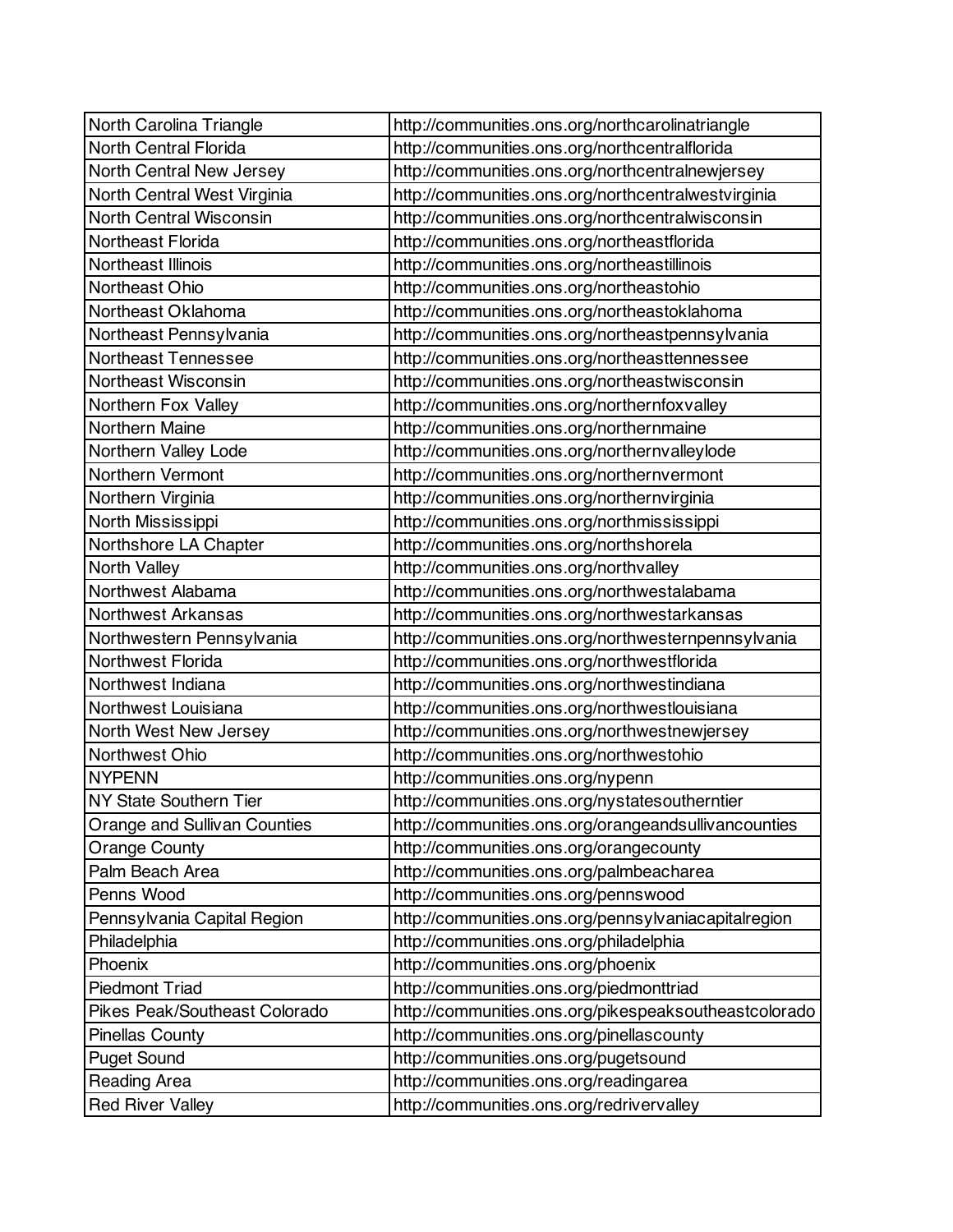|                            | Rhode Island & Southeast Massachuse http://communities.ons.org/rhodeislandsemassons |
|----------------------------|-------------------------------------------------------------------------------------|
| <b>Richmond Area</b>       | http://communities.ons.org/richmondarea                                             |
| <b>Rio Grande</b>          | http://communities.ons.org/riogrande                                                |
| Roanoke Area Chapter       | http://communities.ons.org/roanokeareachapter                                       |
| <b>Rockland County</b>     | http://communities.ons.org/rocklandcounty                                           |
| San Antonio                | http://communities.ons.org/sanantonio                                               |
| San Diego                  | http://communities.ons.org/sandiego                                                 |
| San Francisco Bay Area     | http://communities.ons.org/sanfranciscobayarea                                      |
| Sierra Nevada              | http://communities.ons.org/sierranevada                                             |
| <b>Silicon Valley</b>      | http://communities.ons.org/siliconvalley                                            |
| <b>Sioux Falls Area</b>    | http://communities.ons.org/siouxfallsarea                                           |
| Siouxland Regional         | http://communities.ons.org/siouxlandregional                                        |
| Sonoma County              | http://communities.ons.org/sonomacounty                                             |
| South Bay                  | http://communities.ons.org/southbay                                                 |
| South Carolina Low Country | http://communities.ons.org/southcarolinalowcountry                                  |
| South Carolina Riverbanks  | http://communities.ons.org/southcarolinariverbanks                                  |
| South Carolina Upstate     | http://communities.ons.org/southcarolinaupstate                                     |
| South Central Louisiana    | http://communities.ons.org/southcentrallouisiana                                    |
| South Central Pennsylvania | http://communities.ons.org/southcentralpennsylvania                                 |
| Southeast Alabama          | http://communities.ons.org/southeastalabama                                         |
| Southeastern Virginia      | http://communities.ons.org/southeasternvirginia                                     |
| Southeastern Wisconsin     | http://communities.ons.org/southeasternwisconsin                                    |
| Southeast Georgia          | http://communities.ons.org/southeastgeorgia                                         |
| Southeast Minnesota        | http://communities.ons.org/southeastminnesota                                       |
| Southeast Missouri         | http://communities.ons.org/southeastmissouri                                        |
| Southeast Nebraska         | http://communities.ons.org/southeastnebraska                                        |
| Southern Arizona           | http://communities.ons.org/southernarizona                                          |
| Southern Crescent          | http://communities.ons.org/southerncrescent                                         |
| Southern Delaware          | http://communities.ons.org/southerndelaware                                         |
| Southern Idaho             | http://communities.ons.org/southernidaho                                            |
| Southern Jersey Shore      | http://communities.ons.org/southernjerseyshore                                      |
| Southern Maine             | http://communities.ons.org/southernmaine                                            |
| Southern New Hampshire     | http://communities.ons.org/southernnewhampshire                                     |
| South Jersey               | http://communities.ons.org/southjersey                                              |
| Southwestern Connecticut   | http://communities.ons.org/southwesternconnecticut                                  |
| Southwest Georgia          | http://communities.ons.org/southwestgeorgia                                         |
| St. Louis                  | http://communities.ons.org/stlouis                                                  |
| <b>Suffolk</b>             | http://communities.ons.org/suffolk                                                  |
| <b>Tennessee Valley</b>    | http://communities.ons.org/tennesseevalley                                          |
| Texas Llano Estacado       | http://communities.ons.org/texasllanoestacado                                       |
| <b>Texas Panhandle</b>     | http://communities.ons.org/texaspanhandle                                           |
| <b>Toledo Area</b>         | http://communities.ons.org/toledoarea                                               |
| Treasure Coast             | http://communities.ons.org/treasurecoast                                            |